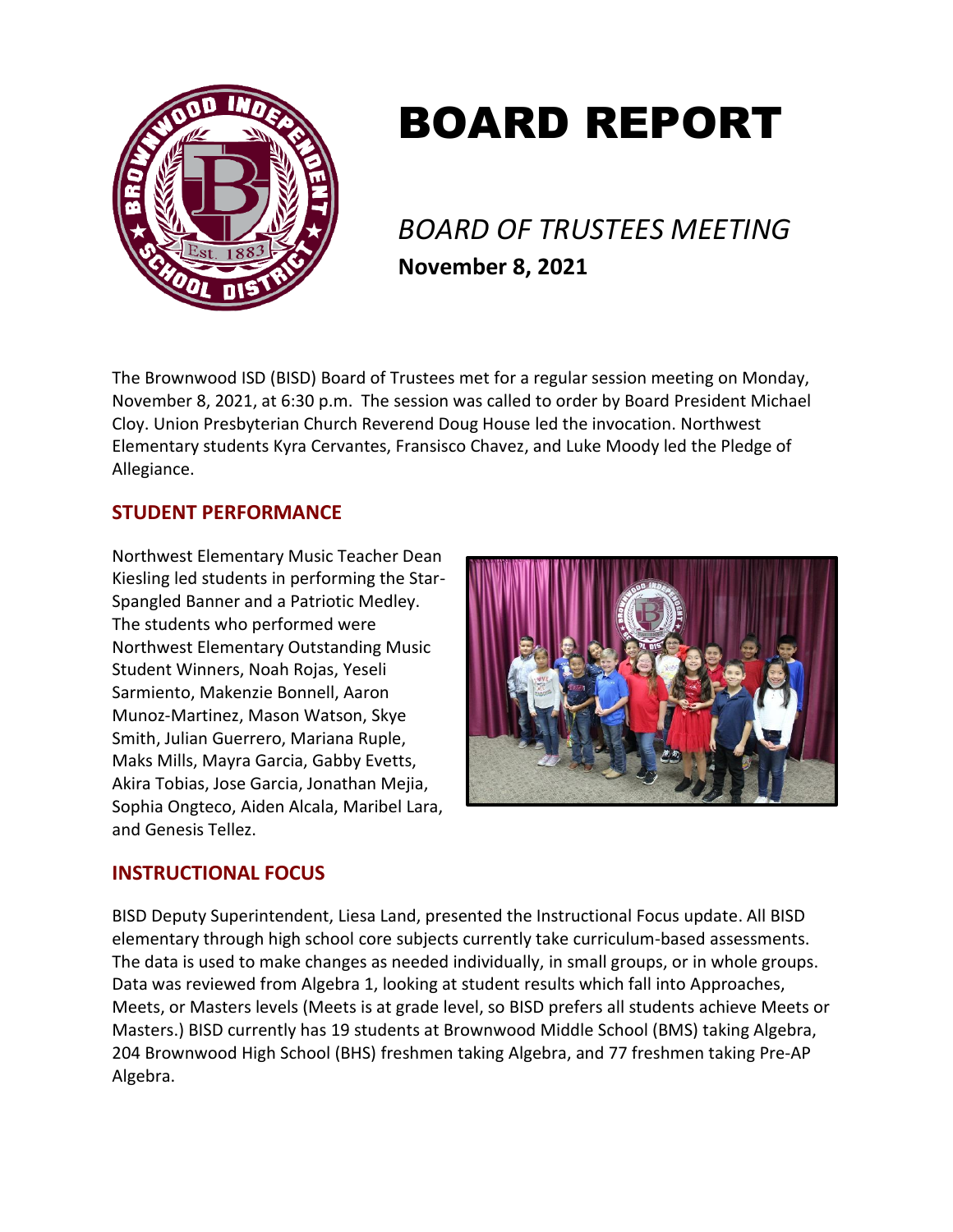# **RECOGNITIONS**

The following groups and individuals were recognized by BISD and were presented with certificates highlighting their achievements.

#### **National Merit Commended Student, Carson Hill – Senior at BHS**

Carson Hill participated in the PSAT/National Merit Scholarship Qualifying Test in October 2021. He was awarded based on his outstanding score placing him in the top 2% of 1.5 million students nationwide. Pictured below are BISD Trustee Codie Smith, BHS Counselor Jessica Morgan, Carson Hill, and BHS Principal Lindsay Smith.



### **BHS Cross Country District 6-4A Champions & Regional Qualifiers**

The BHS Cross Country team was recognized for their achievements as 2021 District 6-4A Champions and Regional Qualifiers. Pictured below are BISD Trustee Codie Smith, Kylea Karnes, Talia Craff, Braycee Lee, Miranda Northcutt, Sydney Windham, Kate Tindol, Emma Stegemoller, BHS Cross Country Coach Chesney Neely, and BHS PE Teacher and Coach Alexis Mosqueda.

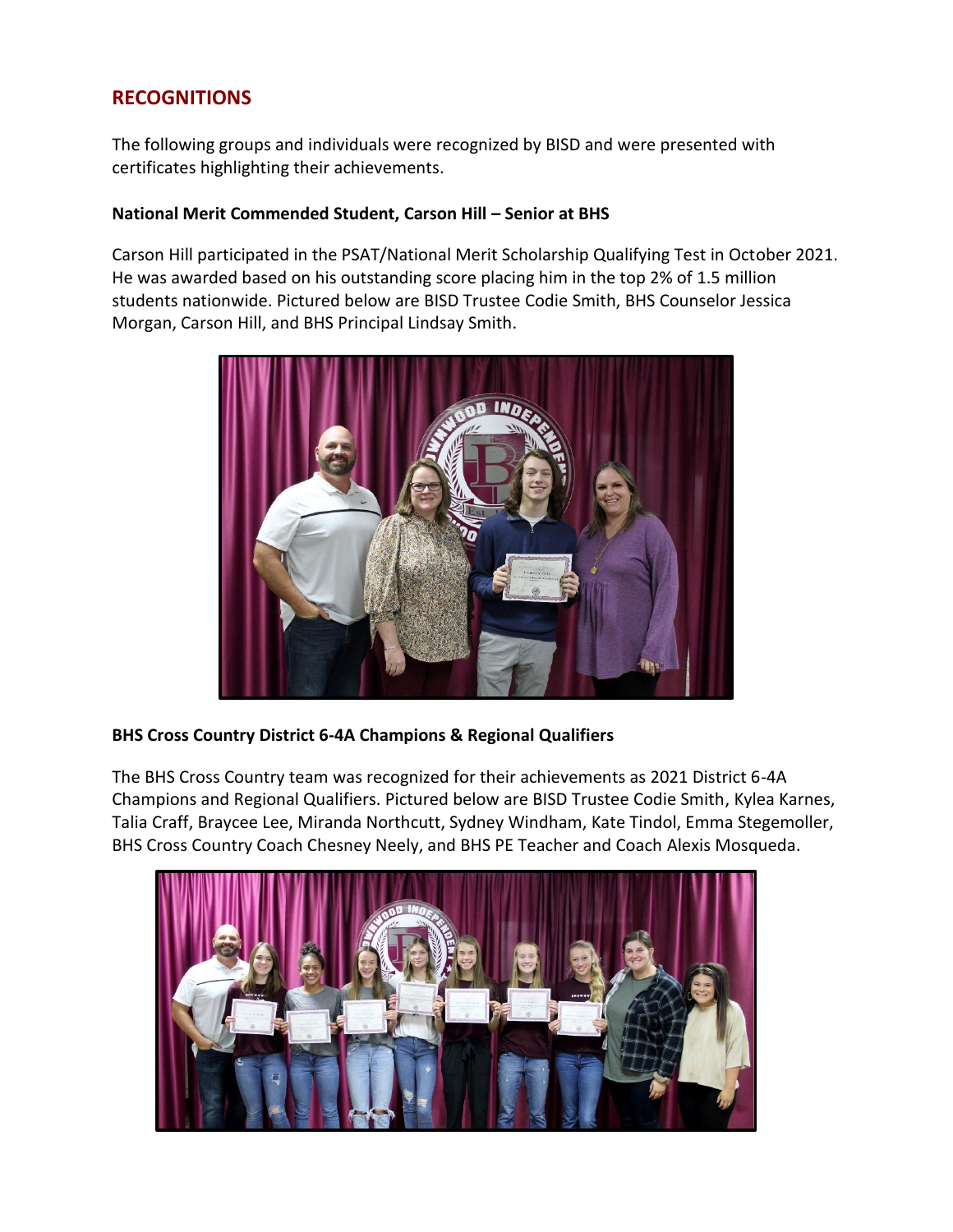#### **Woodland Heights Elementary Teachers**

Kindergarten and first-grade teachers, along with RTI specialists at Woodland Heights Elementary, were awarded for exemplary service in building foundational reading skills in students, marking a significant measurable increase in student achievement. The following staff members were recognized: Kindergarten teachers Amy Hall, Serena Miller, Adrian Stewart, and Shelbi Chambers, first-grade teachers Stephanie Morton, Susan Bennett, Stephanie Hilburn, Leah Lee, and Jessica Murphy, and RTI Specialist Kelsie Eldred. Honorees are pictured below with BISD Trustee Diane Thompson.



#### **Northwest Elementary Teachers**

Northwest Elementary early childhood special education teachers and teaching assistants (TA's) were awarded for exemplary service in programs for both three and four-year-old children, marking a significant measurable increase in student achievement. The following staff members were recognized: Teacher Susan Mora with TA's Jessica Ashby and Angel Carbajal, Teacher Amy Younce with TA's Brook Price and Agnes Dockins, Teacher Kellie Current with TA Mackenzie Jones, and Teacher Jennifer James with TA Demi Henry. Honorees are pictured below with BISD Trustee Tim Jacobs.

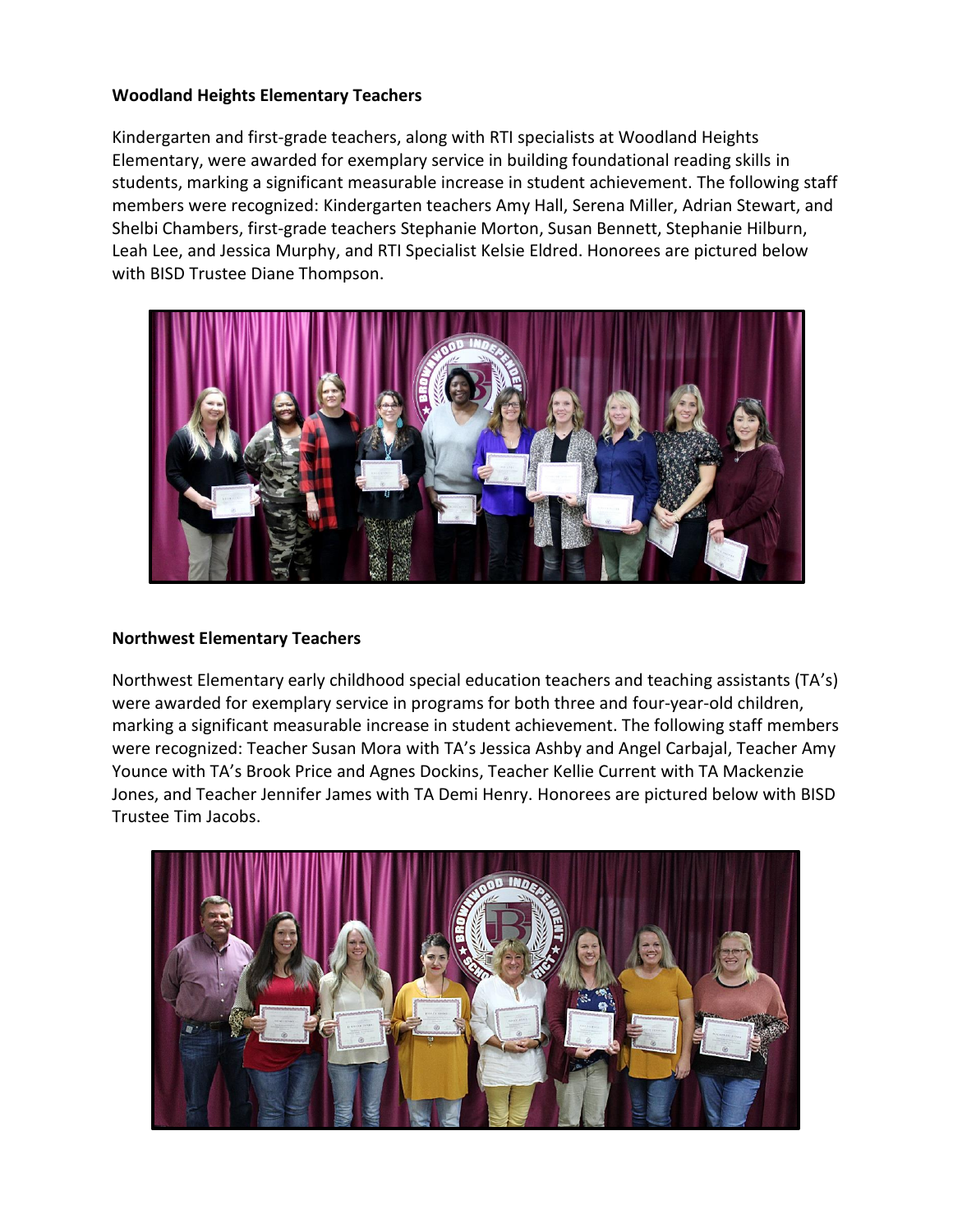

## **AUDIENCE FOR GUESTS**

#### **BISD Spotlight Teachers and Staff:**

The Brownwood ISD Spotlight recognizes members of the BISD faculty and staff who go the extra mile to ensure excellence in education for all our students. Spotlight recipients are chosen from peer nominations. November 2021 honorees were Northwest Elementary Pre-K teacher Martha Woods and BMS Life Academics Aide Tammy Cope. Pictured (top) is Ms. Woods along with Northwest Elementary Principal Allison Northcutt and BISD Trustee Tim Jacobs, and (bottom) Ms. Cope along with BMS Principal Sandra Richardson, BMS Special Education Teacher Robert Stevens, and BISD Trustee Tim Jacobs.

Mrs. Katherine Hirsch and Mr. Karl Hirsch delivered remarks and a prayer on behalf of the Community Impact Team and in support of the Board, the importance of biblical foundations, and getting to know each of the elected Board members.

## **SUPERINTENDENT'S REPORT**

The annual BISD Holiday Card Design Contest is underway. Board members were invited to cast their votes for one elementary and one secondary student-designed card that will be used for the district's Christmas card.

Project Neighborhood task force meetings are moving forward, identifying logistical issues, and working through any specific areas of concern as the plan aligning elementary grade levels into neighborhood schools continues to take shape.

Dr. Young provided budget and staffing reports and noted that prior to the next Board meeting on December 13, members are invited to bring their family to a meal at 5:30 p.m., which will also showcase several BHS programs. The Culinary Arts Department will be preparing the food, the Floral Design class will arrange the decorations, and the BHS Choir will provide entertainment.

# **DISCUSSION & ACTION ITEMS**

### **DEPARTMENTAL REPORTS**

**Technology Report:** A technology report was provided to the Board that gave an overview of the technology within Brownwood ISD as well as an update on technology projects that are taking place in the district. Dr. Young noted that the Technology Department, led by Mark Stanley, currently provides support for 5321 computing devices in addition to well over 900 other devices. The department continues to offer great service and support for technology throughout the district, including rollouts, upgrades, and maintenance on laptops, Promethean boards, printers, document cameras, network-related equipment, and security technology.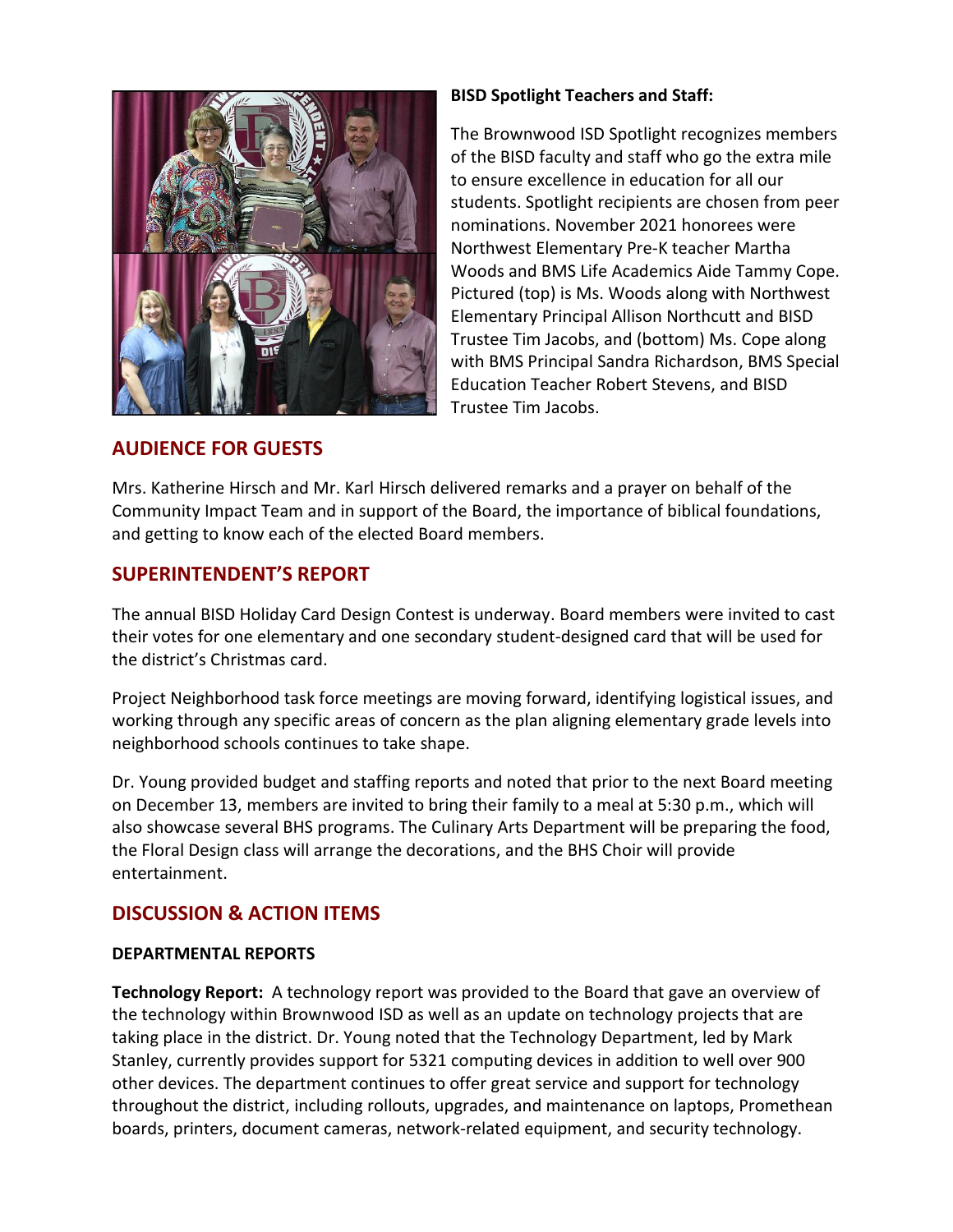**School Safety Report:** A list of security measures that have been added at each BISD campus was provided. The list noted technology updates and safety projects, including several new security cameras, door access controls, playground equipment removed due to safety concerns, and district-wide safety meetings and revisions to the Emergency Operations Plan.

**Gifted & Talented Report:** The Gifted & Talented program provided a report that included the number of students in the program at each grade level and campus. The report also noted additional program resources, new initiatives, and goals for the program. A total of 114 K-6 students and 127 BMS/BHS students are involved in the program. A parent orientation was held on October 18, with around 80 in attendance. It was noted that the annual Gifted and Talented Showcase is scheduled for April 25 and 26, 2022.

## **Teacher Incentive Allotment Report:**

The Teacher Incentive Allotment (TIA) is state funding given to districts for the purpose of teacher performance-based compensation. Through a TIA committee, BISD has provided a plan including a funding breakdown for campuses. Per the guidelines established by TEA, 90% of the allotment must go toward teacher compensation for teachers where the designated teacher works. This is still early in the process, with the initial plan submission to TEA scheduled for April 2022 and the first payments not happening until 2024.

## **CONSIDER APPROVAL OF CUSTODIAN RECRUITMENT & RETENTION PAY PLAN**

In a good faith effort to address the current custodial shortage and in appreciation to our custodians currently on staff, BISD will implement a retention and recruitment stipend plan for the remainder of the 2021-2022 school year. The stipend will start at \$1500 for those custodians that have been with BISD 0-2 years and reaches as high as \$4000 for 20+ years with the district. BISD Trustee Jacobs made a motion to approve the Custodial Recruitment and Retention Stipends for the 2021-2022 school year as presented. BISD Trustee Diane Thompson seconded the motion. The motion passed unanimously.

# **CONSIDER APPROVAL FOR SUPERINTENDENT TO NEGOTIATE PROFESSIONAL SERVICES AGREEMENT WITH CLAYCOMB ASSOCIATES, INC.**

BISD has been approached by several citizens requesting improvements be made to select facilities in our district and offering leadership in the process. To help guide the community group's efforts, professional services including master planning, site analysis, facility condition study, and cost estimates are needed. Claycomb Associates provides these services at no cost to the community. These are considered professional services, so a formal agreement allows Claycomb to work with community leaders and the district. BISD Trustee Codie Smith made a motion to authorize the Superintendent to negotiate a professional services agreement with Claycomb Associates. BISD Trustee Roderick Jones seconded the motion. The motion passed unanimously.